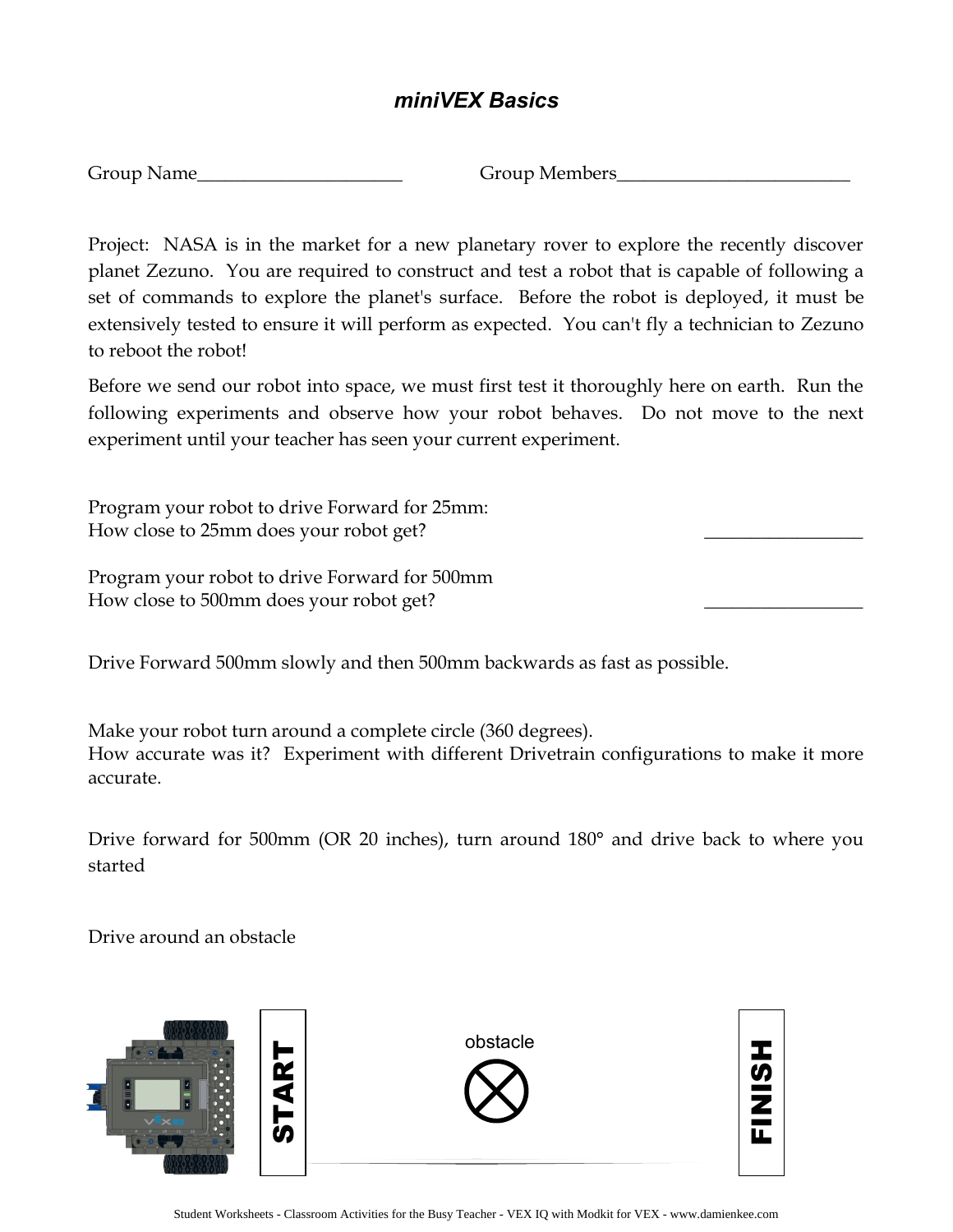#### **Make your robot drive in a 'figure of 8'**

(hint: draw a diagram first in the space below before you start programming. Don't forget to mark your starting point!)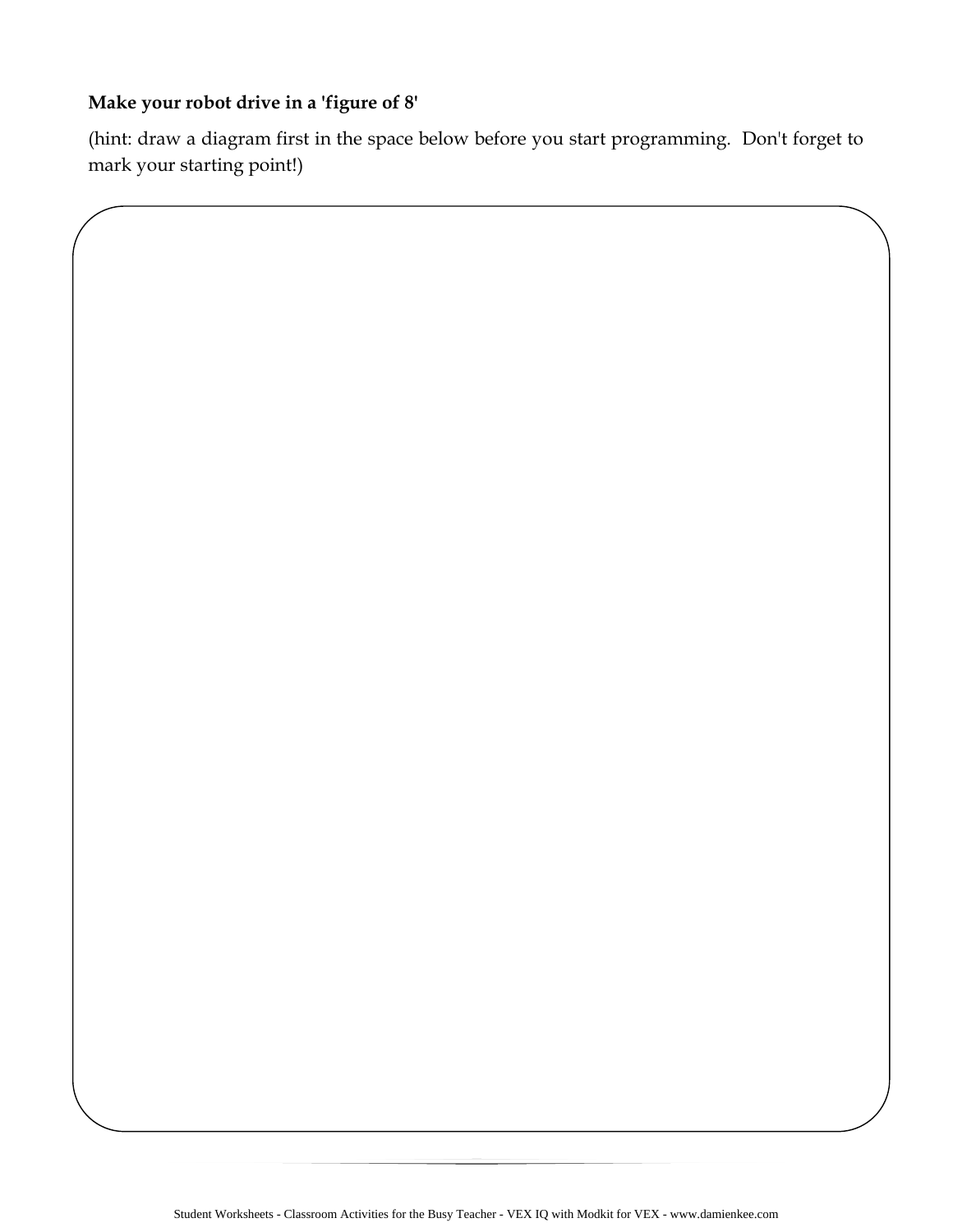## *What is a Robot?*

When you hear the word 'robot' some famous movie robots spring to mind. Robots in real life however are not yet up to the standard of their movie counterparts.

Robots are becoming more prevalent in today's society. They are used in high level applications such as space exploration right through to commercial vacuuming robots found in everyday households. You are required to do a research assignment on robotics in general and to focus on one robot in particular.

Robots come in many different shapes and sizes and are often tailored to meet a particular need or action.

#### **Assessment**

Create a report on robotics. Your teacher will tell you the format of the report. The following questions will need to be addressed in your work.

- What is a robot?
- Why do we have robots?
- Name some different types of robots?
- What are the main components of a robot?
- Where did the term 'Robot' come from?

Pick one robot and elaborate on it. You must have your robot choice approved by your teacher before you start your research. You will need to include the following information in your report:

Sensors - What information does it take in? (e.g. Sound, distance etc)

Software - What does it do? (e.g. Vacuum floors, explore space)

Mechanical - What materials is it made out of? How does it move? (e.g. motors, arms and metal frames)

| Robot Chosen |  |
|--------------|--|
|--------------|--|

Robot Chosen \_\_\_\_\_\_\_\_\_\_\_\_\_\_\_\_\_\_\_\_\_\_\_\_ Due Date\_\_\_\_\_\_\_\_\_\_\_\_\_\_\_\_\_\_

Presentation Type\_\_\_\_\_\_\_\_\_\_\_\_\_\_\_\_\_\_\_\_\_\_ Page / Slide limit\_\_\_\_\_\_\_\_\_\_\_\_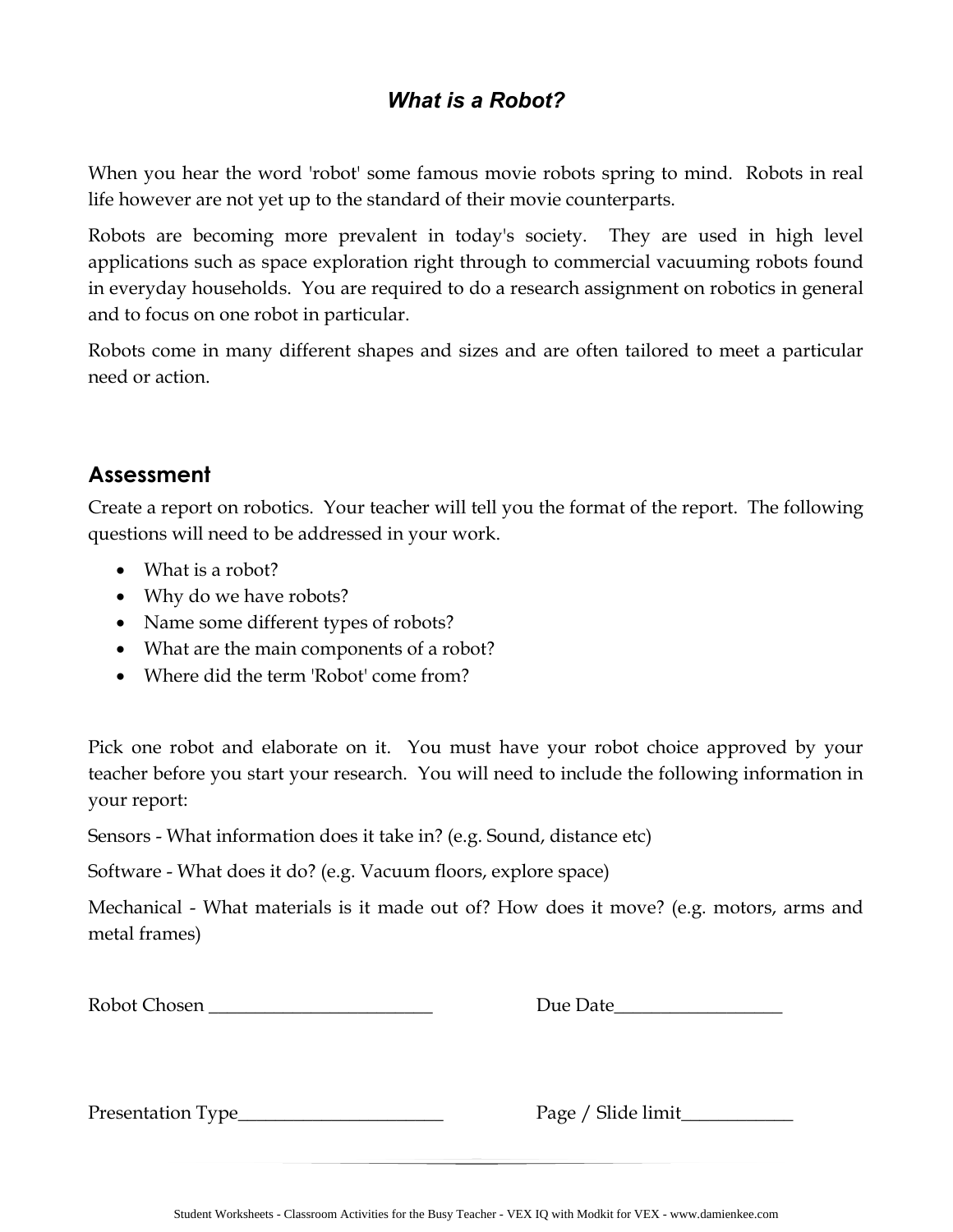#### *Flowcharting*

All robots need to have programs to make them run. The easiest way to start a program is to first have a plan. This plan consists of a flowchart of small steps that make up the entire program. Each step is simple enough that the robot can perform it without too much effort.

Task: Using the blank flowchart below, plan out your daily morning routine, from when you wake up until you get to school.

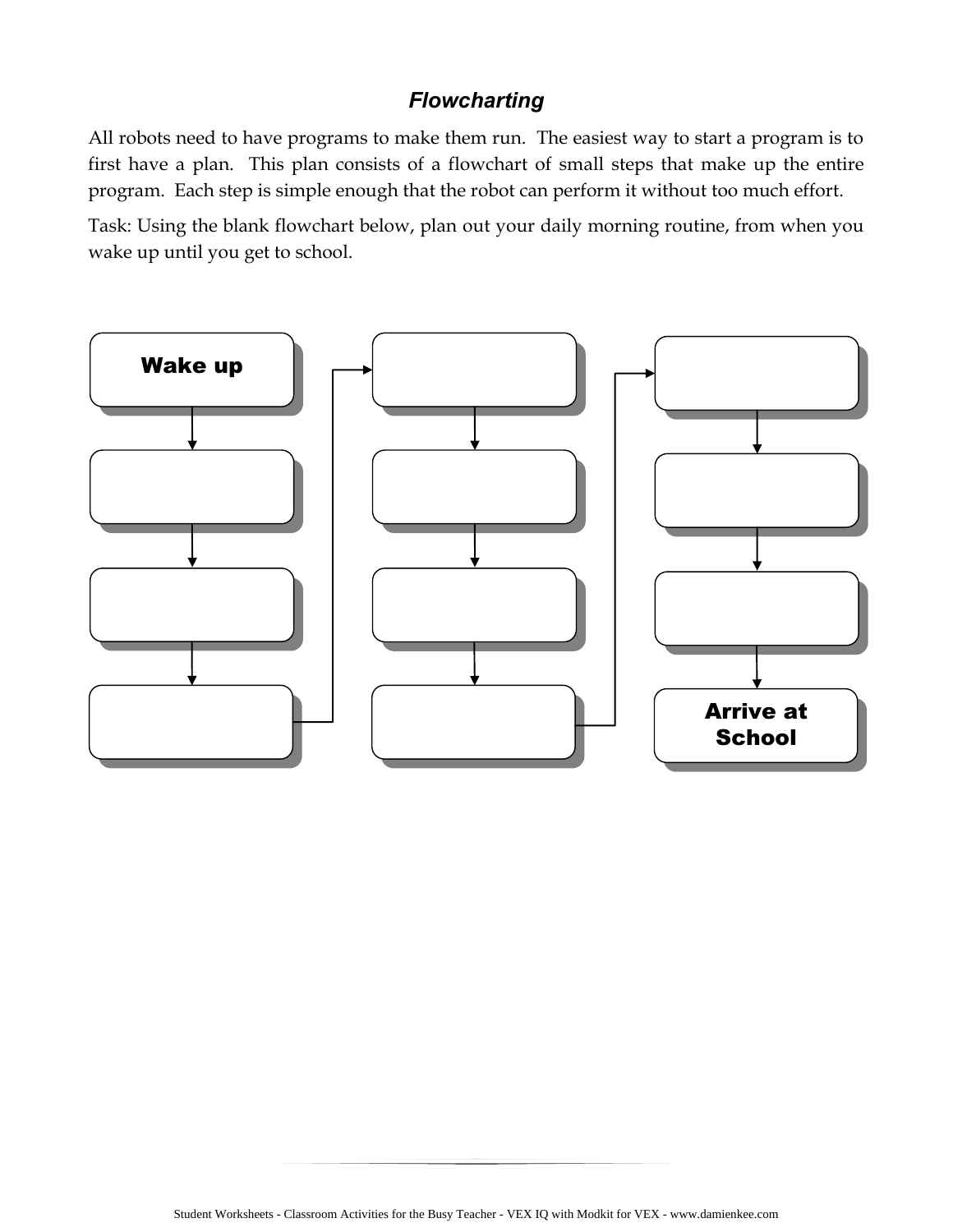#### *How far?*

Group Name\_\_\_\_\_\_\_\_\_\_\_\_\_\_\_\_\_\_\_\_\_\_ Group Members\_\_\_\_\_\_\_\_\_\_\_\_\_\_\_\_\_\_\_\_\_\_\_\_\_

Project: In the initial construction of the robot the travelling characteristics are required. After characterising the properties, NASA have asked that you use your data to make predictions about the distance your robot will travel given specific time constraints.

Your group will be assigned a random power level to be assessed.

Power Level Assigned \_\_\_\_\_\_\_\_\_\_\_\_

For this experiment you will need to measure how far the robot travels for different time values (eg. 1 second, 2 seconds, 3.5 seconds etc). The more data you gather, the more accurate your graph will be.

Plot the results either on the graph below or in a graphing software package.

(Hint: you will need to know the smallest and largest times you tested for, as well as the smallest and largest distances so that you can determine the horizontal and vertical axis scales)

Once you have plotted your data, can you see a relationship between the time taken and the distance travelled?

By looking at the graph, can you determine how many seconds your robot would need to travel exactly 30cm (12 inches)? <br> example  $\frac{1}{2}$  seconds

How about 1.5m (59 inches)? \_\_\_\_\_\_\_\_\_\_\_\_\_ seconds

Your teacher will assign you a test distance. How long does your robot need to travel this particular distance?

Test Distance = \_\_\_\_\_\_\_\_\_\_\_\_\_\_\_ Time required = \_\_\_\_\_\_\_\_\_\_\_\_\_ seconds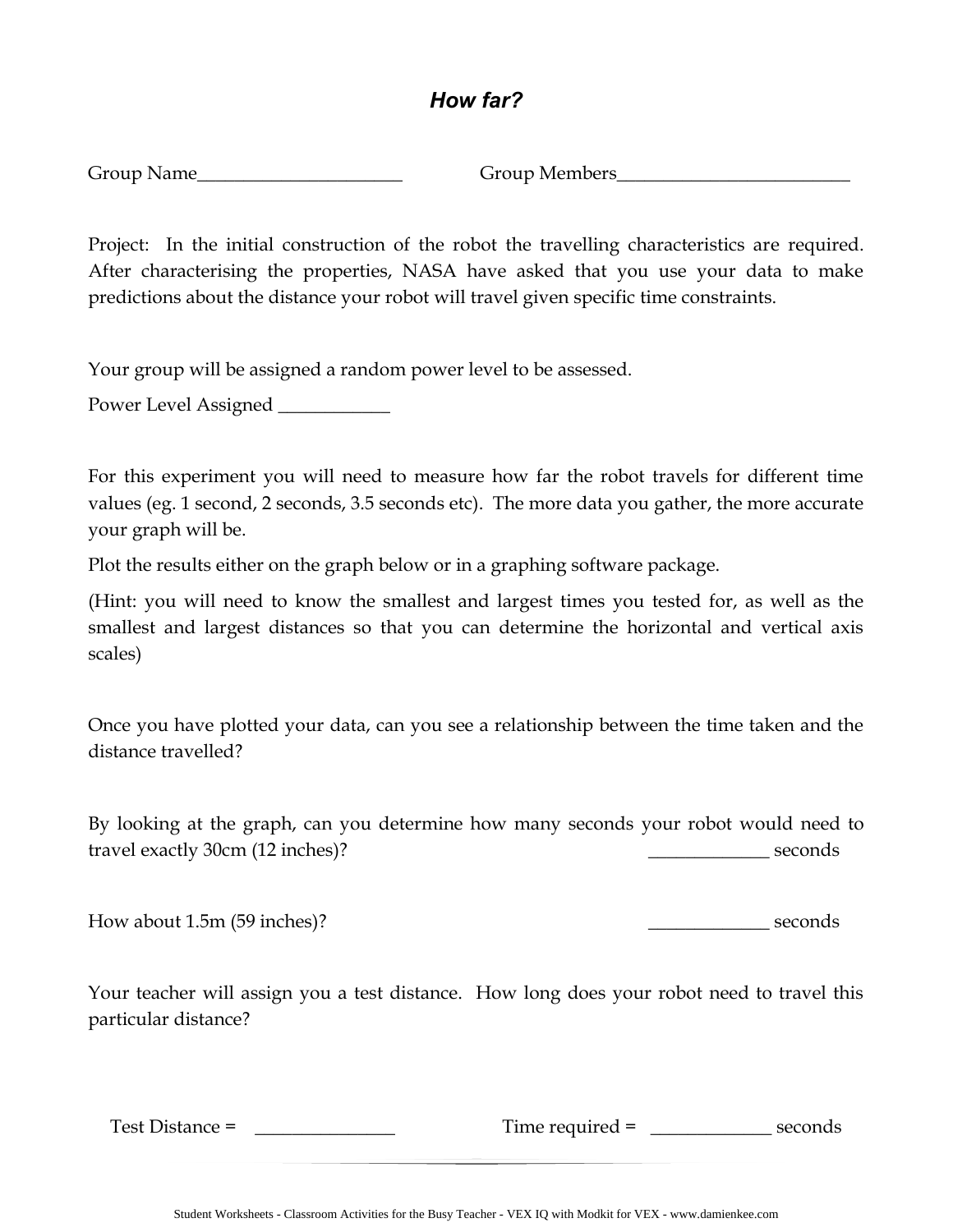# Distance Travelled vs Time Taken



Distance Travelled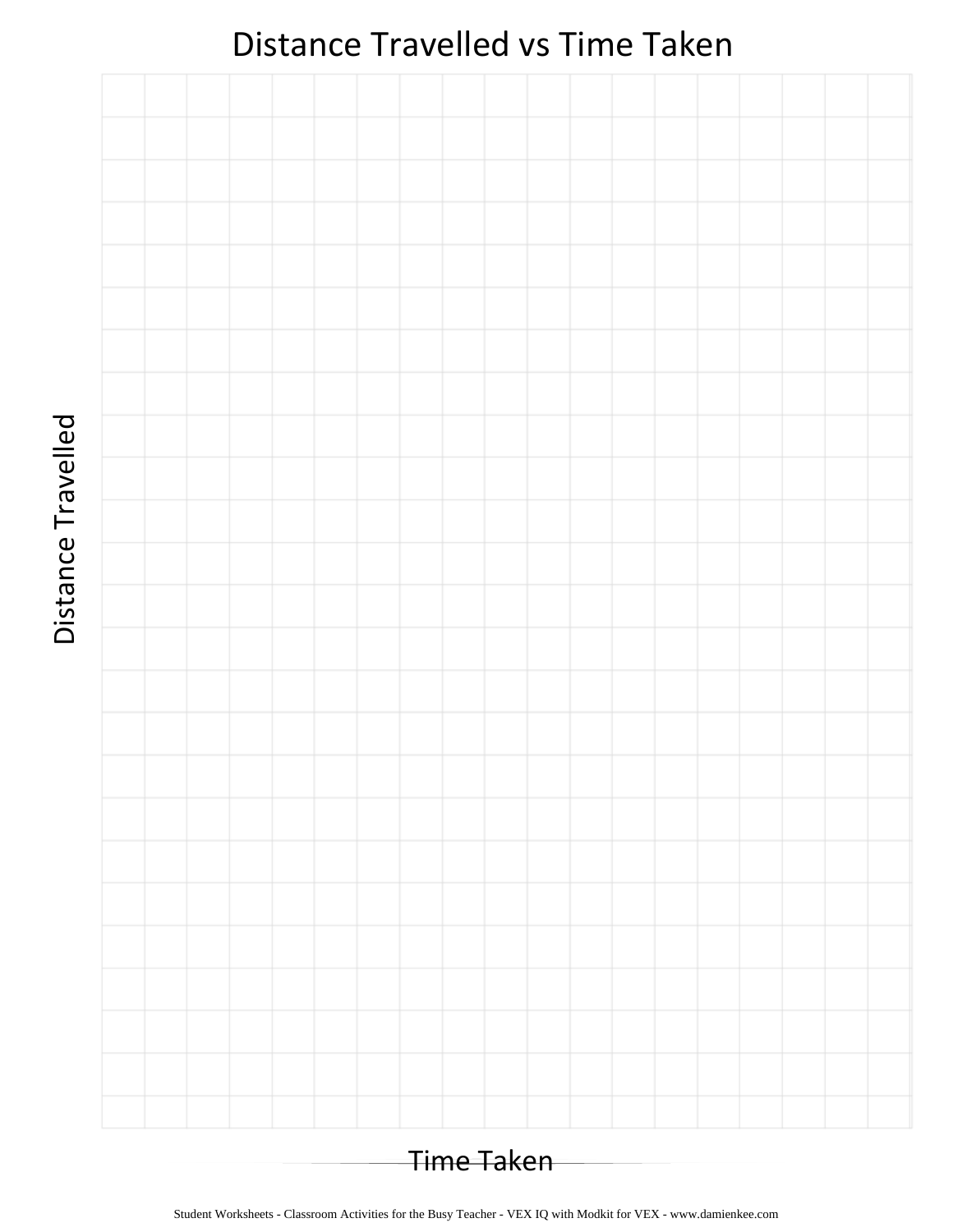#### *How fast?*

| Group Name | <b>Group Members</b> |
|------------|----------------------|
|            |                      |

Project: To accurately be able to command the robot, you need to understand how fast it can go and what properties may change its performance. NASA have requested a detailed report, supported by data that you have gathered from your robot.

Make your robot drive forward for 1 meter at 50% power

| How long did it take to go 1 meter? |     |
|-------------------------------------|-----|
| sec                                 |     |
|                                     |     |
| What about 10% power?               | sec |

70% power? sec

| <b>Power Level</b><br>$(^{0}/_{0})$ | Run 1 | Run 2 | Run 3 | Run 4 | Run 5 | Average |
|-------------------------------------|-------|-------|-------|-------|-------|---------|
| 10                                  |       |       |       |       |       |         |
| 20                                  |       |       |       |       |       |         |
| 30                                  |       |       |       |       |       |         |
| 40                                  |       |       |       |       |       |         |
| 50                                  |       |       |       |       |       |         |
| 60                                  |       |       |       |       |       |         |
| 70                                  |       |       |       |       |       |         |
| 80                                  |       |       |       |       |       |         |
| 90                                  |       |       |       |       |       |         |
| 100                                 |       |       |       |       |       |         |

Fill in the time taken to complete 5 rotations on this table and plot your average on the graph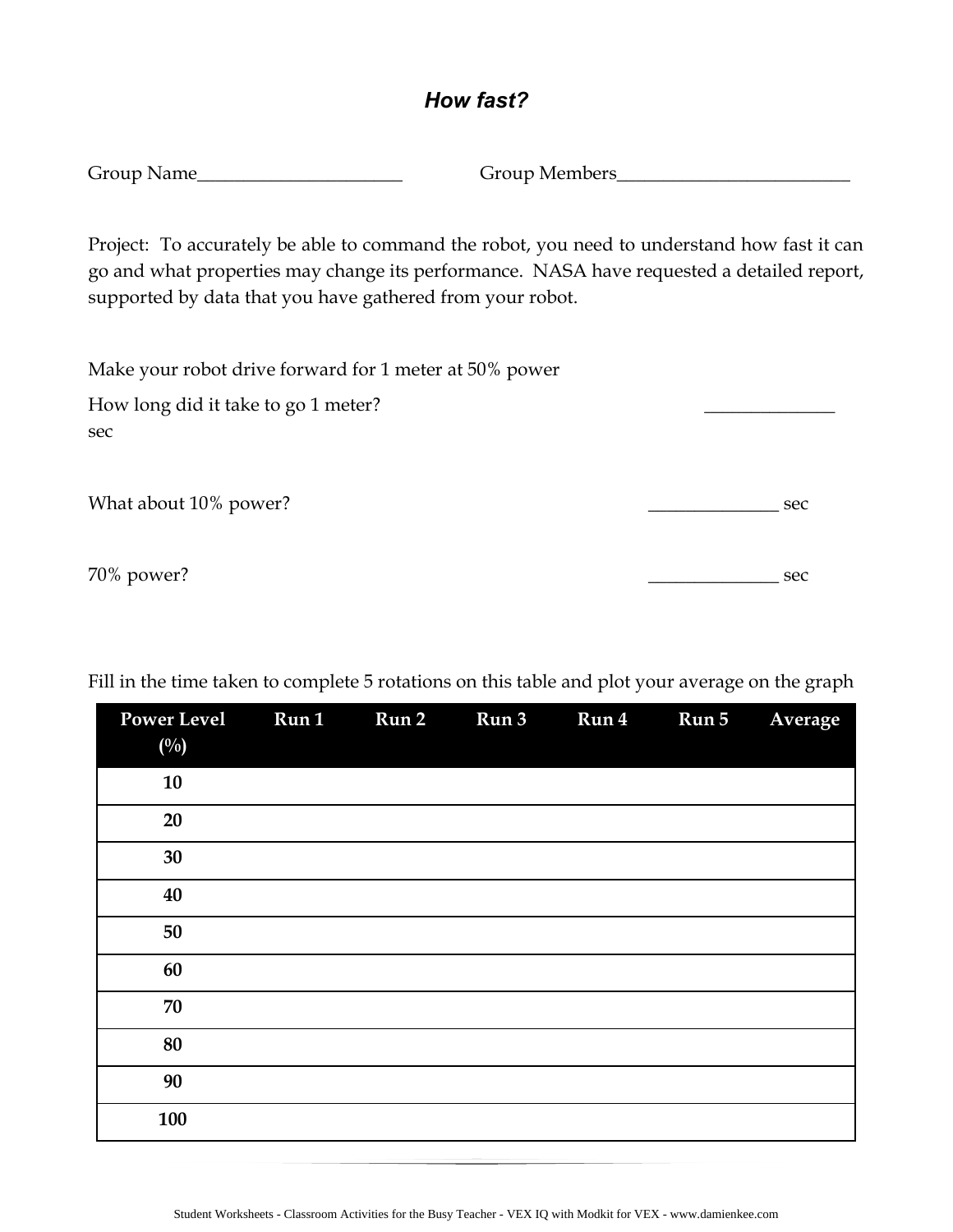

Draw a line of best fit through the data you have taken.

Based on this data, make a prediction as to how long it will take to do 1 meter at 65% power.  $\qquad \qquad \qquad$  seconds

Mark your prediction on your graph in a different colour. Program your robot and see what happens. How close were you?

Let us now convert this time taken into a speed. Remember that Speed = Distance / Time

Convert each of these times and distances into a speed for each different power level. Fill in your answers in the table over the page.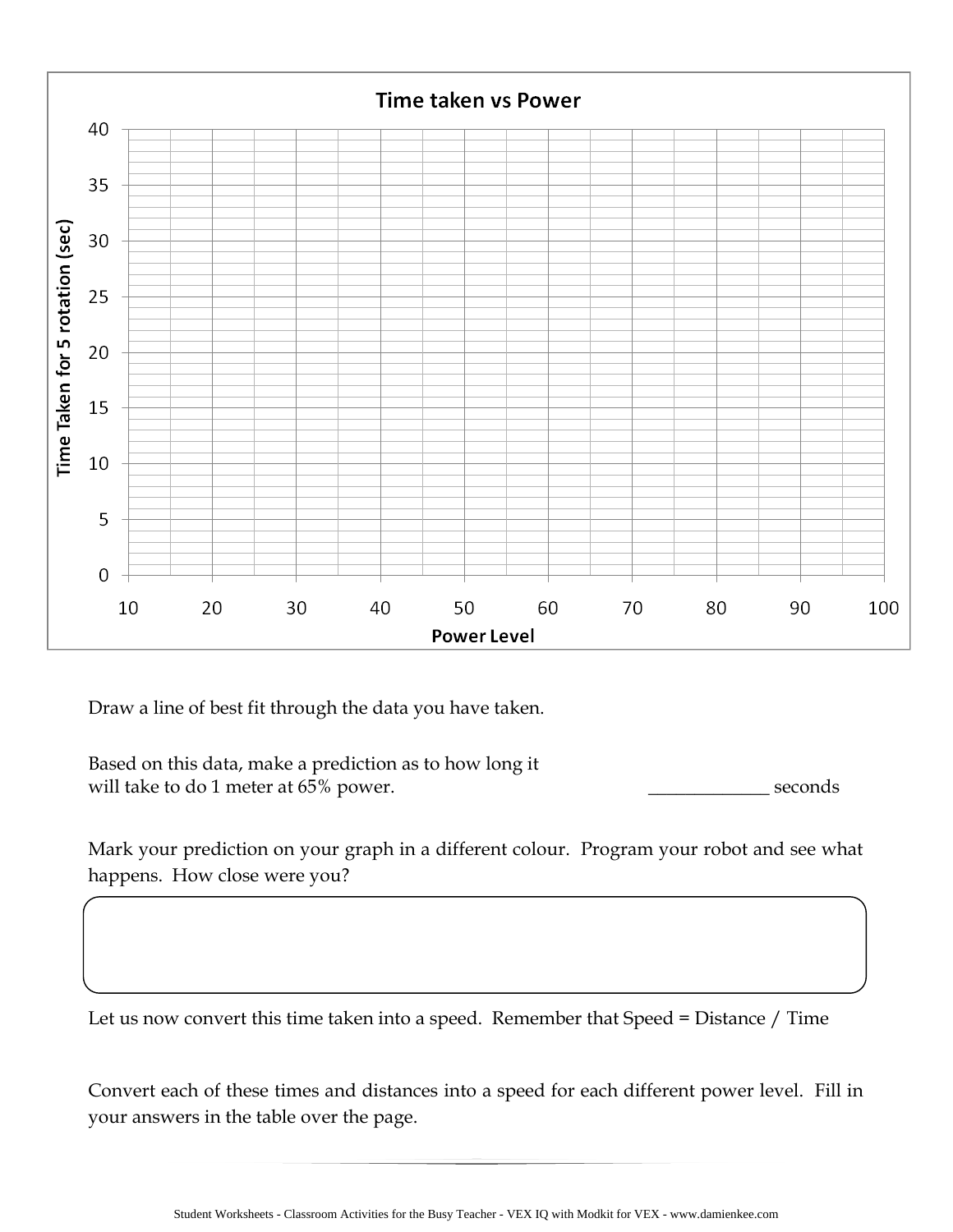| Power Level (%) | Time for 1 meter | Speed (m/sec OR inches/sec) |
|-----------------|------------------|-----------------------------|
| 10              |                  |                             |
| 20              |                  |                             |
| 30              |                  |                             |
| 40              |                  |                             |
| 50              |                  |                             |
| 60              |                  |                             |
| 70              |                  |                             |
| 80              |                  |                             |
| 90              |                  |                             |
| 100             |                  |                             |

Plot the speed of your robot against the power level on the following graph.



Student Worksheets - Classroom Activities for the Busy Teacher - VEX IQ with Modkit for VEX - www.damienkee.com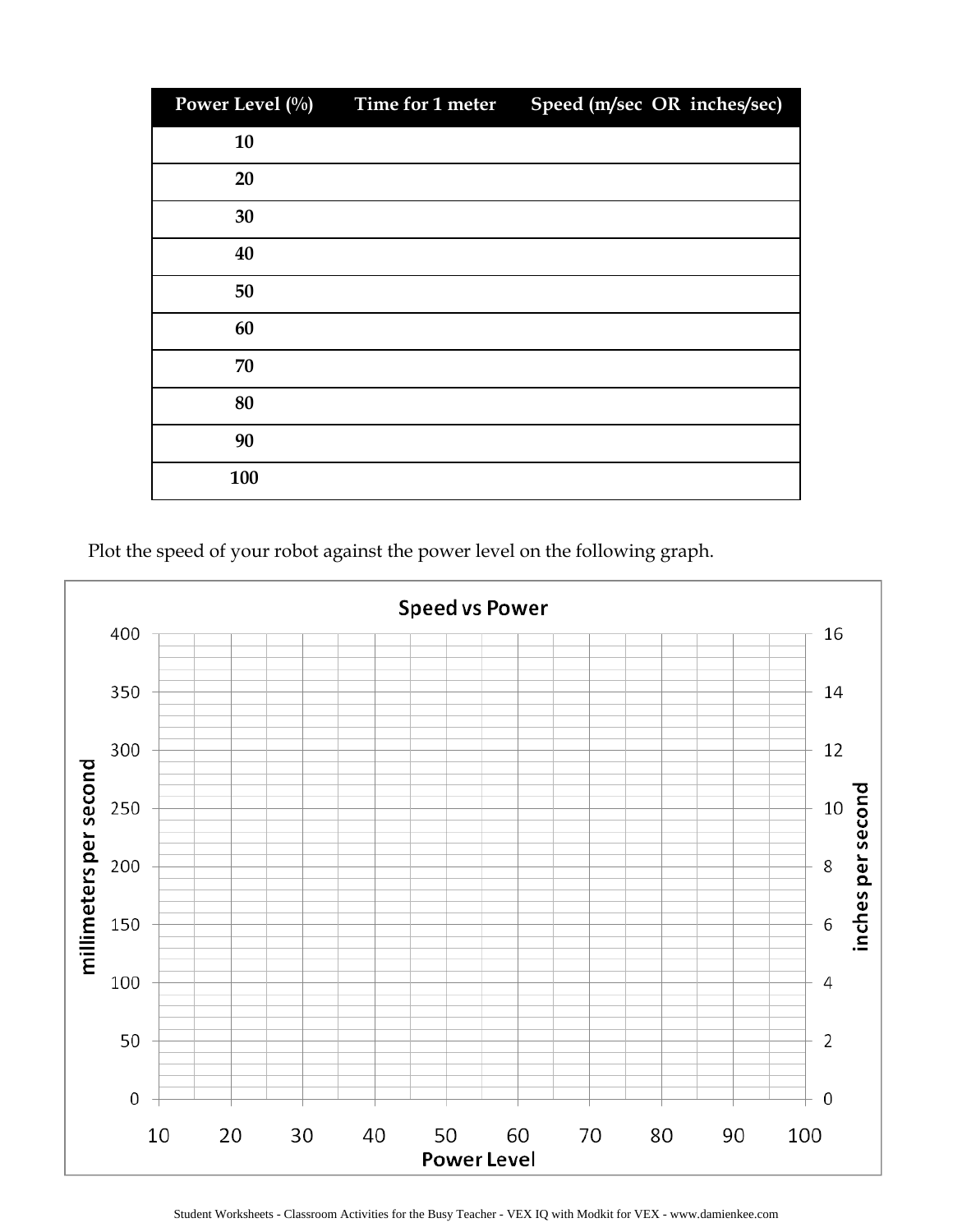NASA have indicated that in some parts of Zezuno, the loose sand will make it difficult to drive quickly. They have calculated that the robot cannot exceed a maximum speed of 250 mm/s OR 100 inches/sec.

What power level is required to meet this speed? \_\_\_\_\_\_\_\_\_\_\_\_\_\_\_\_ % power level

Mark the speed on your graph in a different colour. Program your robot to travel for 10 seconds and check to make sure your robot stays within the guidelines.

What would happen if we were to run the same experiment on carpet?

What was the most difficult part of this challenge?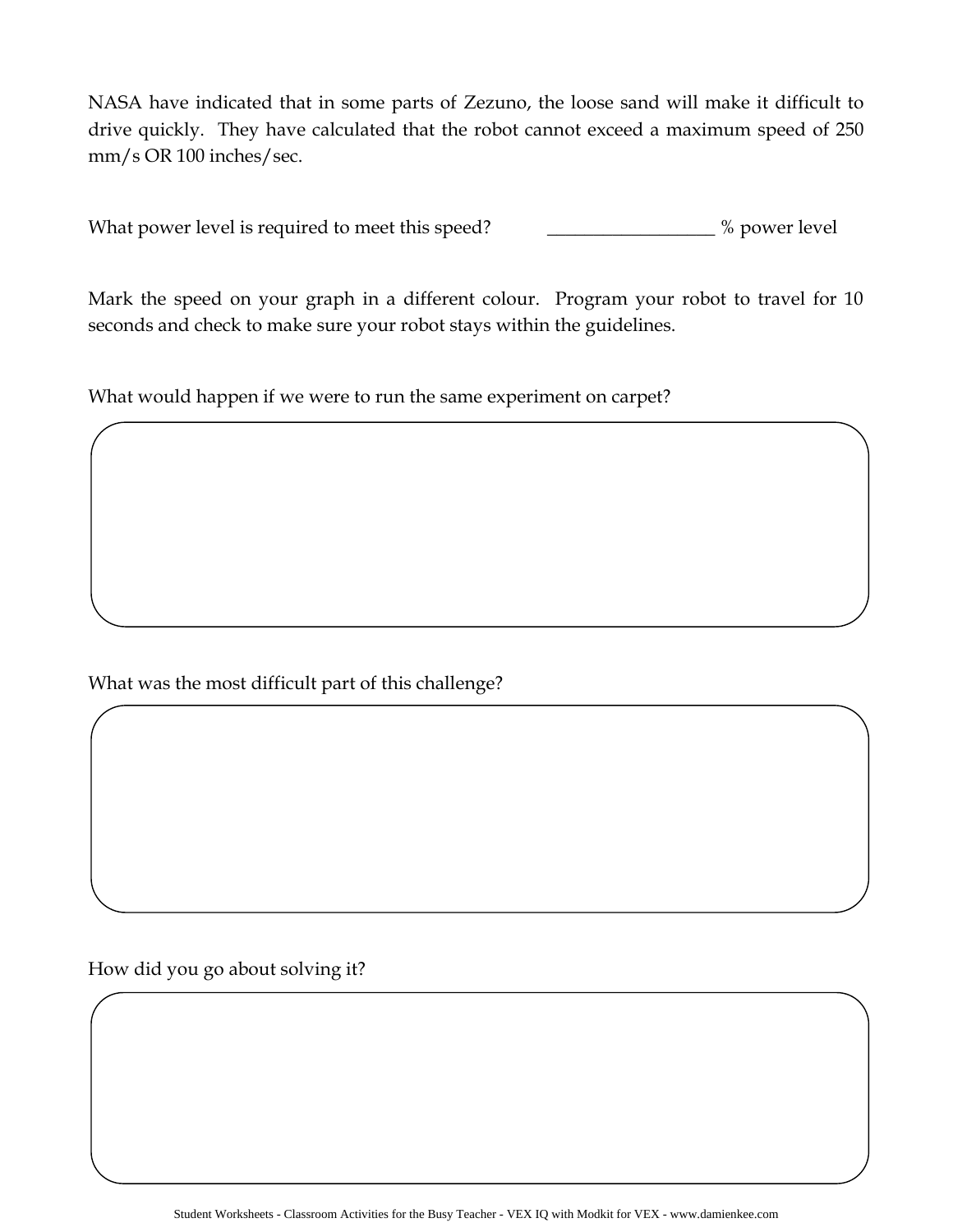#### *How Many Sides?*

Group Name **Group Members** 

Overview: Once on Zezuno, your robot will be required to identify interesting aspects for later analysis. Your robot will be required to mark off an area such that a passing satellite can easily identify the item in question. Initially you will be required to draw a square, but will then move onto other shapes and designs.

Build a drawing attachment and fix it to your robot and program your robot drive in a square.

- How many sides does a square have?
- How many angles?
- How many degrees in each angle?
- Could you use the Repeat block to make the program simpler?

#### Fill in the following table for other common shape

| Shape    | Number of<br>sides | Internal<br>angle | External<br>angle | Turn Angle required by<br>the robot |
|----------|--------------------|-------------------|-------------------|-------------------------------------|
| Octagon  |                    |                   |                   |                                     |
| Hexagon  |                    |                   |                   |                                     |
| Triangle |                    |                   |                   |                                     |

#### What was the most difficult part of this challenge?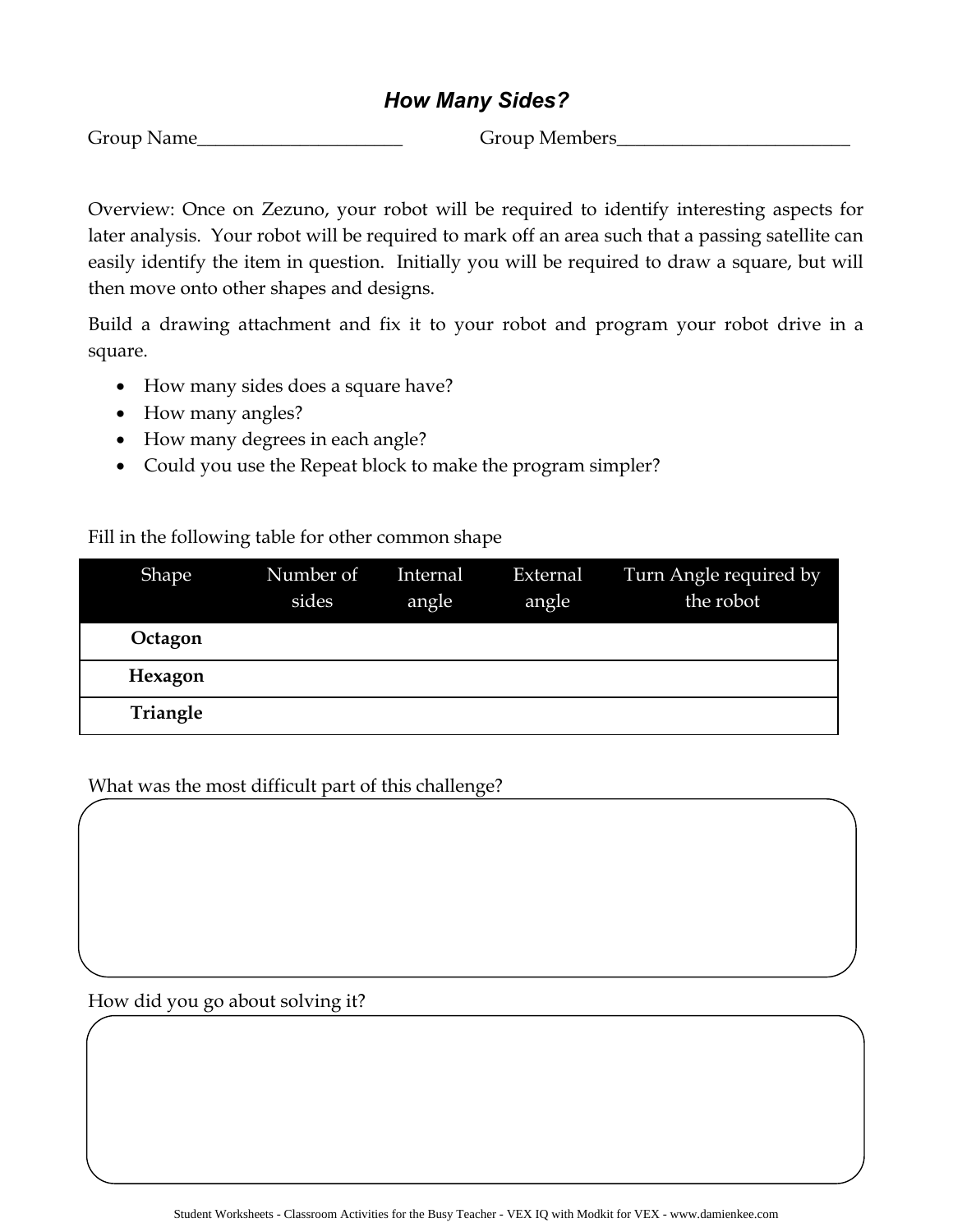#### *Help! I'm Stuck*

Group Name **Group Members** 

Overview: Whilst on Zezuno, your robot will undoubtedly come up against obstacles in its path. NASA is worried about a particular cliff wall that is blocking the robot's progress. They have asked that you demonstrate your robot's ability to detect such obstacles and navigate away from them. It is important that your robot does not physically touch these obstacles as we do not wish to damage the robot. Connect the Sensor Stack to the robot and ensure a Smart Cable is connected from the use the Distance Sensor to the VEX IQ Robot Brain.

There are several progressive steps we would like to make in order to solve this problem. Each program should be done individually and demonstrated to a teacher before moving on.

We would like our robot to drive forward until it encounters an obstacle.

- Drive until object is detected, then stop.
- Turn around when you detect the object.
- Repeat this action until you find your way around the obstacle.

What was the most difficult part of this challenge?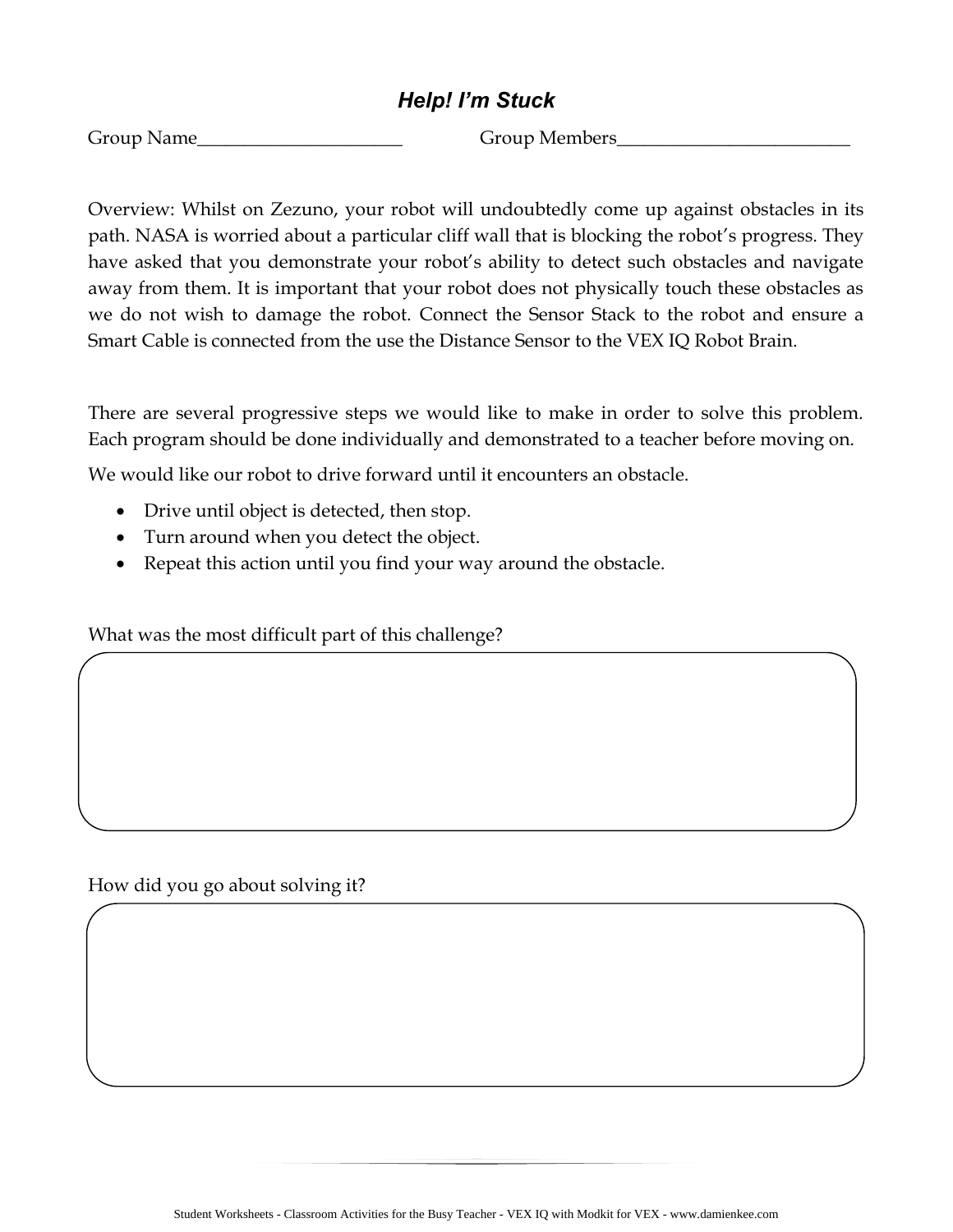# *Let's go Prospecting*

Group Members\_\_\_

Project: NASA are very impressed with your robot's ability to navigate the surface. They are hoping that you can use a Smart Sensor on your robot to help them detect some mineral deposits of Itrium they believe are on the surface. These minerals are easy to spot due to their bright blue appearance. Your task is to navigate a geological section, locate the mineral, stop and announce that a mineral has been found.

Connect the Colour Sensor from the Sensor Stack to the VEX IQ Robot Brain.

There are several progressive steps we would like to make in order to solve this problem. Each program should be done individually and demonstrated to your teacher before moving on.

- Drive until blue is detected then stop.
- Display 'BLUE' on the VEX IQ Robot Brain LCD screen when you reach the Itrium.
- Drive off the blue and go looking for more Itrium.

What was the most difficult part of this challenge?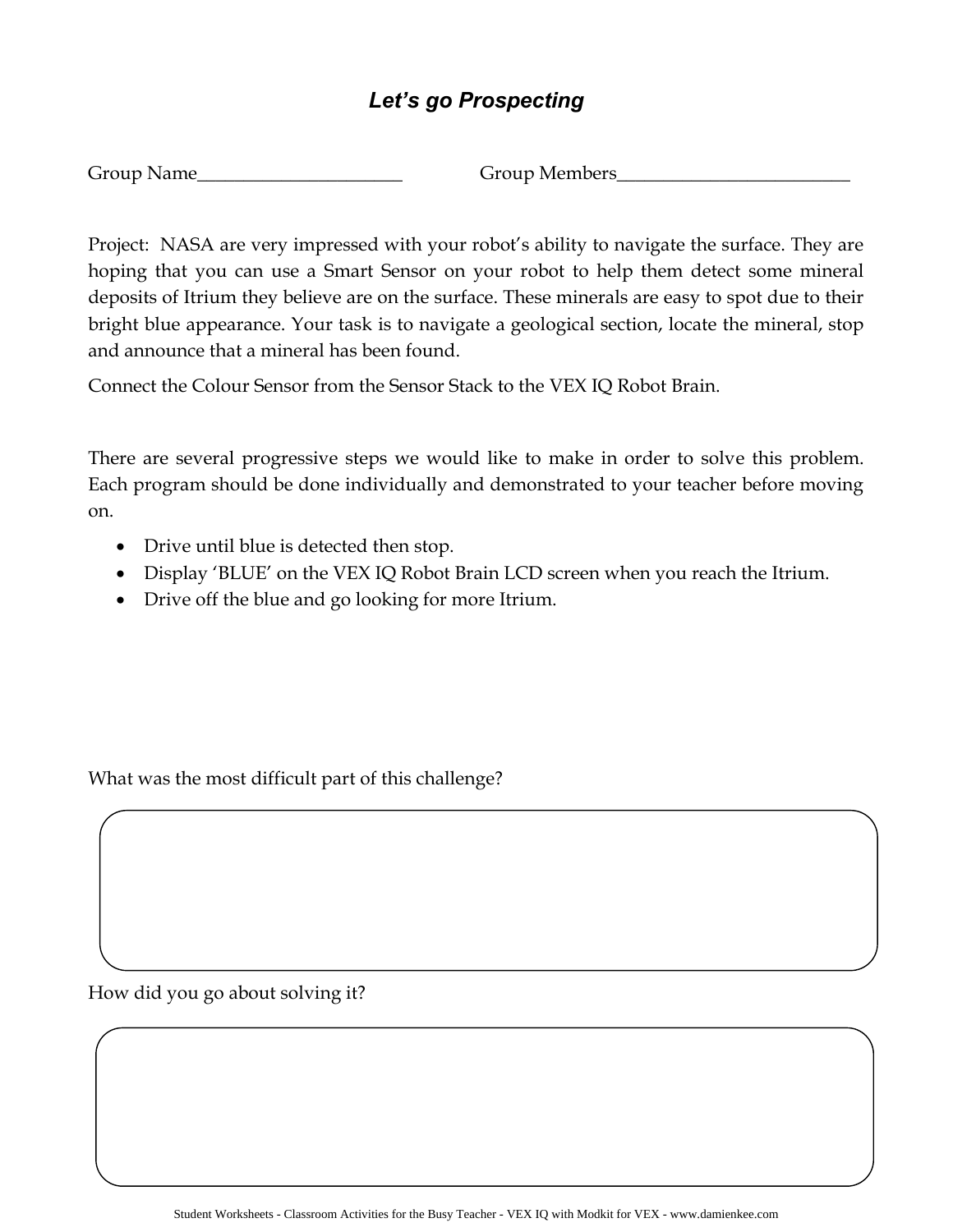#### *Stay away from the Edge*

Group Name Group Members

Project: Another challenge the robot faces is staying safe whilst navigating on top of a large plateau. Get too close and over you'll go! NASA has asked that you prove your robot is capable of staying away from the edge of a cliff.

NASA has discovered that the Colour Sensor attachment, as well as being excellent for detecting Itrium, can also reliably inform us when there is any object 'near' to the Smart Sensor. Modify your program so that the robot does not go over the edge.

There are several progressive steps we would like to make in order to solve this problem. Each program should be done individually and demonstrated to your teacher before moving on.

- Drive until the edge is detected then stop.
- Drive away from the edge and continue looking for the next edge.

What was the most difficult part of this challenge?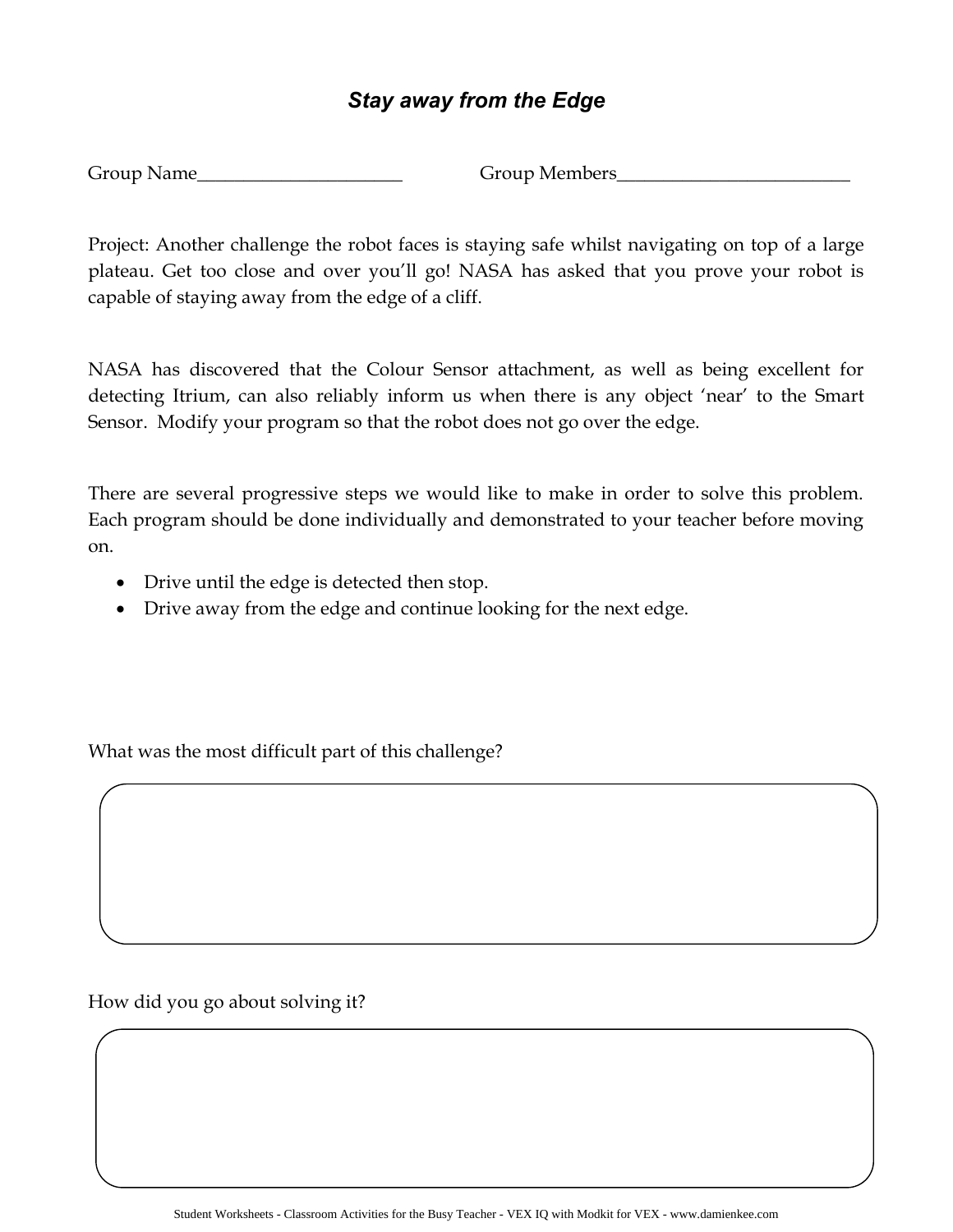#### *Prospecting and Staying Safe*

Group Name **Group Members** 

Project: NASA are very impressed, but they note with your last program, while the robot is looking for the edge of the plateau, it is not doing any prospecting. Is there a way to do both at the same time?

There are 3 different scenarios that the Colour Sensor could detect during this challenge, what are they and what action should the robot do when it encounters each of these?

| Scenario (what does the Colour Sensor see?) Action (what should the robot do?) |  |
|--------------------------------------------------------------------------------|--|
|                                                                                |  |
|                                                                                |  |
|                                                                                |  |
|                                                                                |  |
|                                                                                |  |
|                                                                                |  |
|                                                                                |  |
|                                                                                |  |
|                                                                                |  |
|                                                                                |  |
|                                                                                |  |
|                                                                                |  |
|                                                                                |  |
|                                                                                |  |
|                                                                                |  |
|                                                                                |  |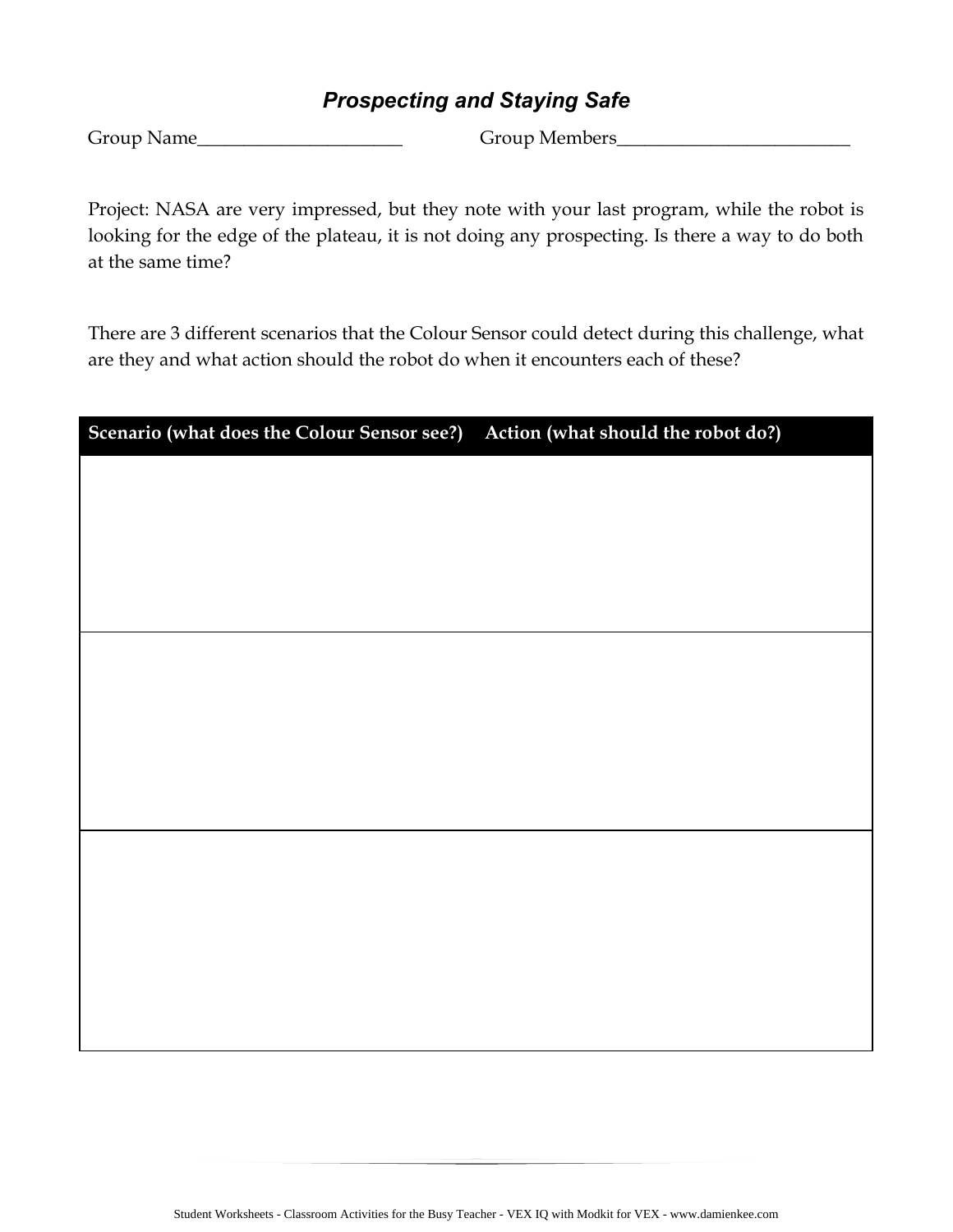# *Going Up and Going Down*

| Group Name |  |
|------------|--|
|------------|--|

Group Members\_

Project: NASA have discovered a good deposit of minerals in a valley far below. Your robot design can only safely ascend slopes of 20 degrees, any more and there is a very real risk that the robot will topple over. Devise a program that will enable the robot to drive along a slope, but stop and reverse if it becomes too steep.

Ensure the Gyro Sensor on the Sensor Stack is connected to the VEX IQ Robot Brain.

There are several progressive steps we would like to make in order to solve this problem. Each program should be done individually and demonstrated to your teacher before moving on.

- Drive until the angle changes by more than 20 degrees and stop.
- Reverse away from the incline until the robot is back on level ground.

#### **Extra Challenge**

When your robot reaches a slope, have it slow down for safety reasons. Once it is back on level ground, have it return to normal speed.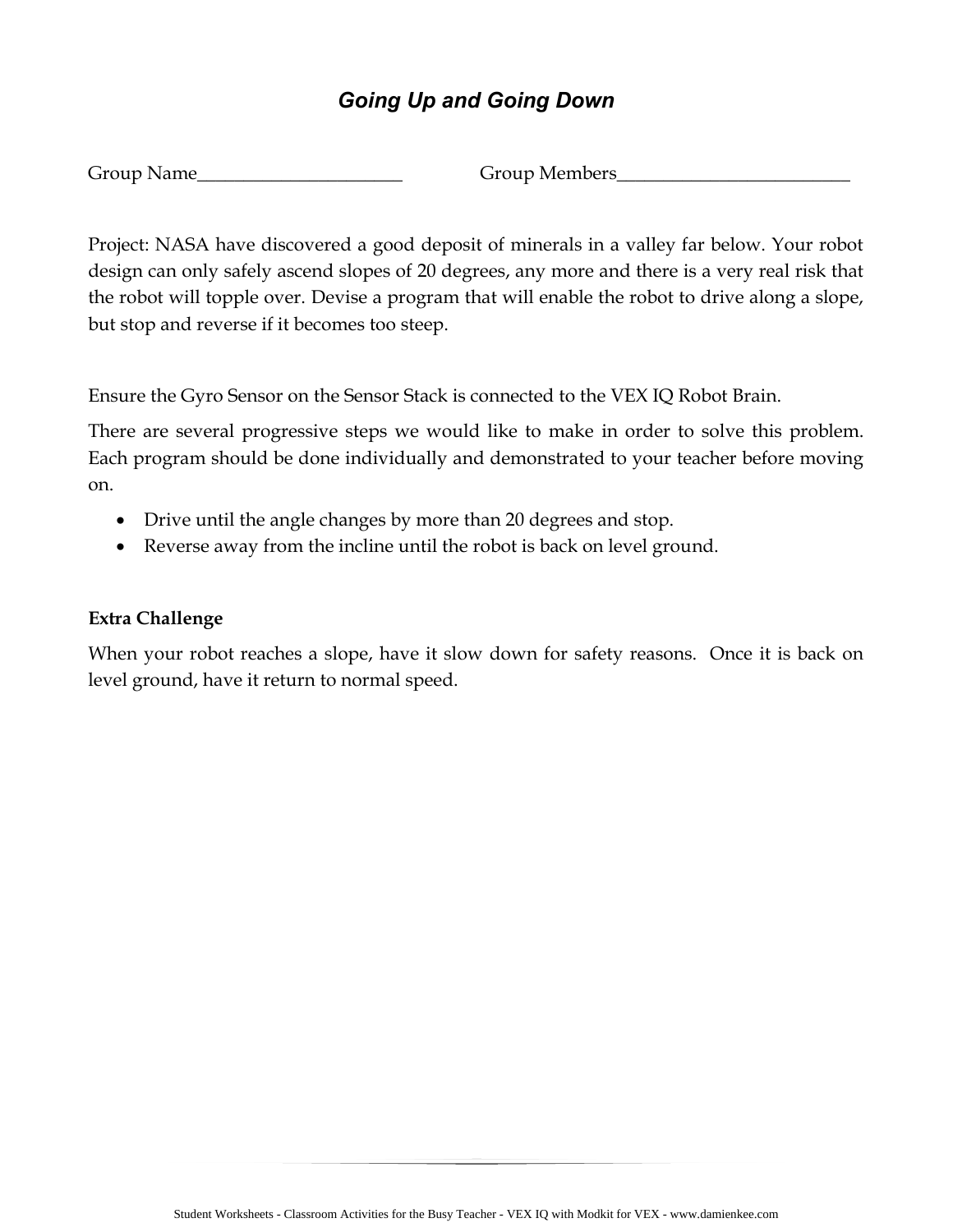#### *Landing Area Preparation*

Group Name\_\_\_\_\_\_\_\_\_\_\_\_\_\_\_\_\_\_\_\_\_\_\_\_\_\_\_\_\_\_\_\_\_Group Members\_

Project: Whilst on Zezuno, NASA have determined an excellent site for further spacecraft landings. These sites are perfect in every way, except for several large rock columns scattered about. Your mission is to locate these columns and move them out of the way.

This challenge is best approached as a series of mini-challenges. Ensure you have shown your teacher each intermediate program as you work towards the final solution.

- Open and Close the Gripper
- See an object and grab
- Turn and find the rock column
- Drive up to the rock column and activate Gripper
- Find and move the rock column



# Dangerous obstacle! Must be moved!

#### **Extra Challenge**

Multiple obstacles are present, and all need to be removed. The safest place for them to be deposited is the Dangerous Removal of Obstacle Position (DROP). It is located to the side of the Landing Zone and can be identified by the bright yellow floor covering (Hint: You'll need to build in the Colour Sensor somewhere!)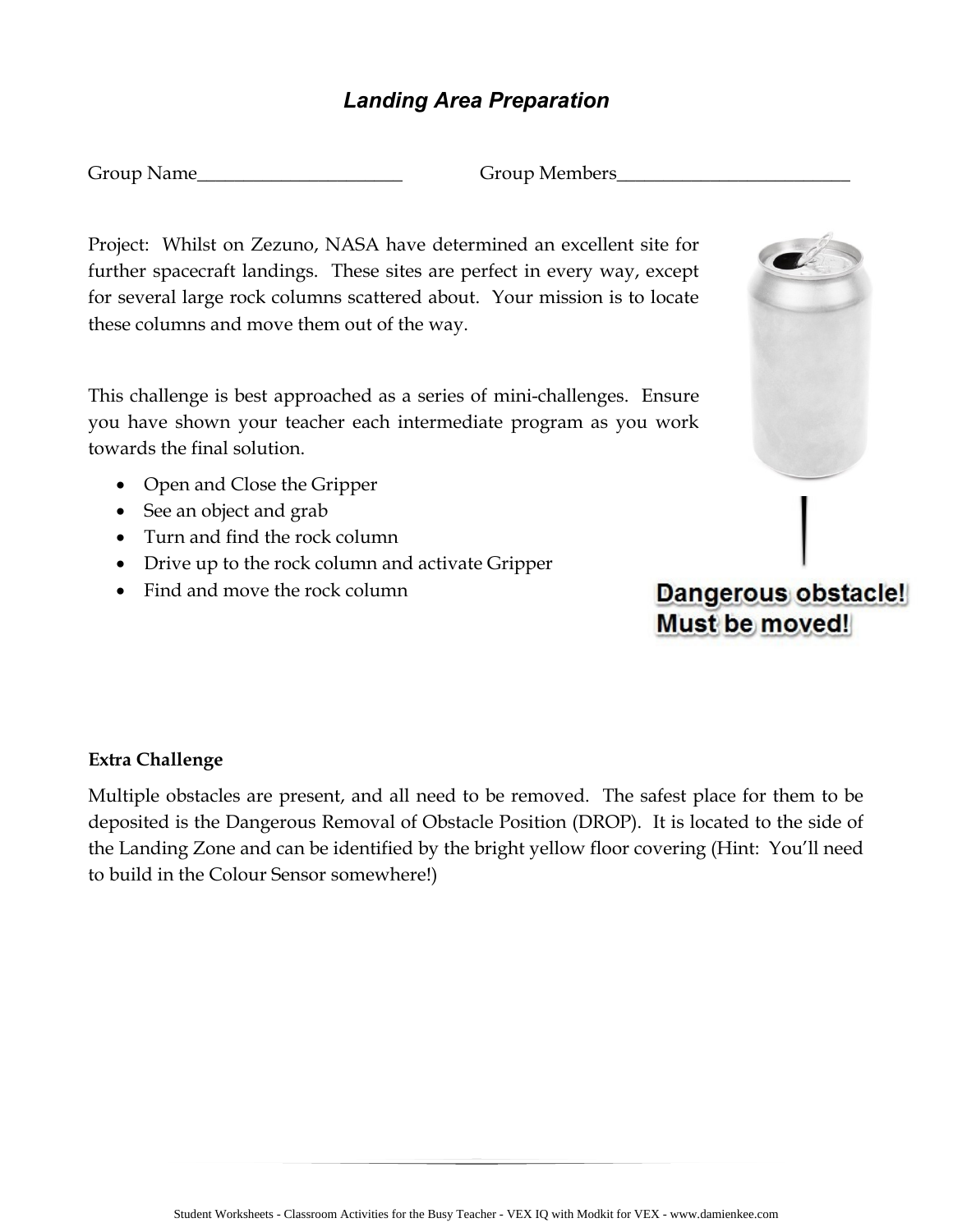## *As seen on TV!*

Overview: NASA decided on using your design to fly to Zezuno. As a result of the associated publicity, many other people want to buy their own version of the robot. Come up with a marketing promotion to sell your robot.

Your presentation may consist of one or more of the following media formats as notated by your teacher

- School Newspaper article
- Video commercial
- PowerPoint Presentation
- Poster presentation
- Website
- Oral Presentation

Be sure to include the following information in your presentation

- How does it look?
- What can it do?
- How does it move?
- How does it sense its surrounding environment?
- What are the standard missions it can perform?

Look back over your previous activities to help you answer these questions.

Remember, you are now pitching your idea to everyday people, not NASA scientists!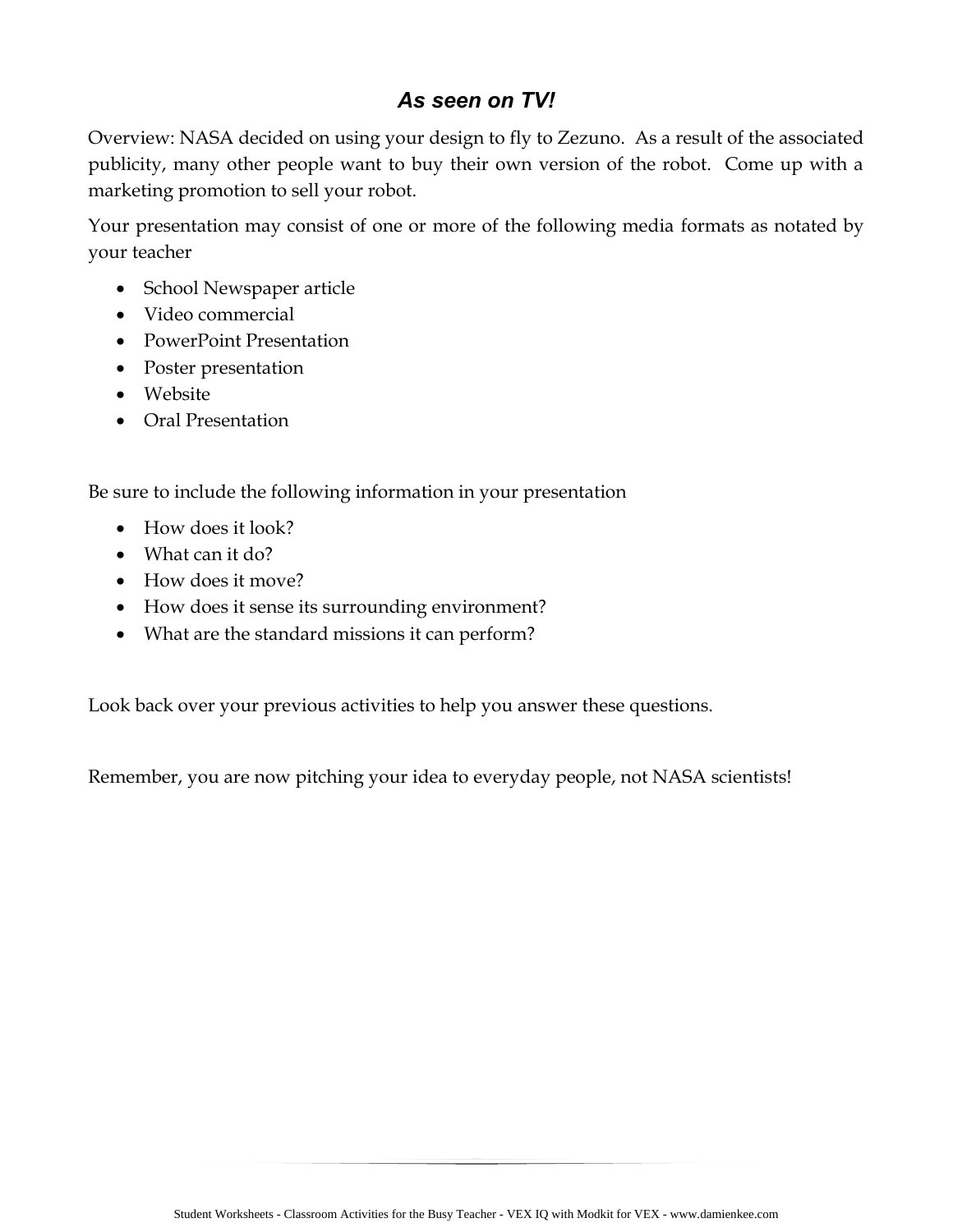# *MiniGolf Score Sheet*

|                   | Points     |            |                   |         |                         |              |
|-------------------|------------|------------|-------------------|---------|-------------------------|--------------|
| <b>Group Name</b> | Round 1    | Round 2    | Round 3           | Round 4 | Round 5                 | <b>Total</b> |
|                   | Position A | Position A | <b>Position B</b> |         | Position C   Position D |              |
|                   |            |            |                   |         |                         |              |
|                   |            |            |                   |         |                         |              |
|                   |            |            |                   |         |                         |              |
|                   |            |            |                   |         |                         |              |
|                   |            |            |                   |         |                         |              |
|                   |            |            |                   |         |                         |              |
|                   |            |            |                   |         |                         |              |
|                   |            |            |                   |         |                         |              |
|                   |            |            |                   |         |                         |              |
|                   |            |            |                   |         |                         |              |
|                   |            |            |                   |         |                         |              |
|                   |            |            |                   |         |                         |              |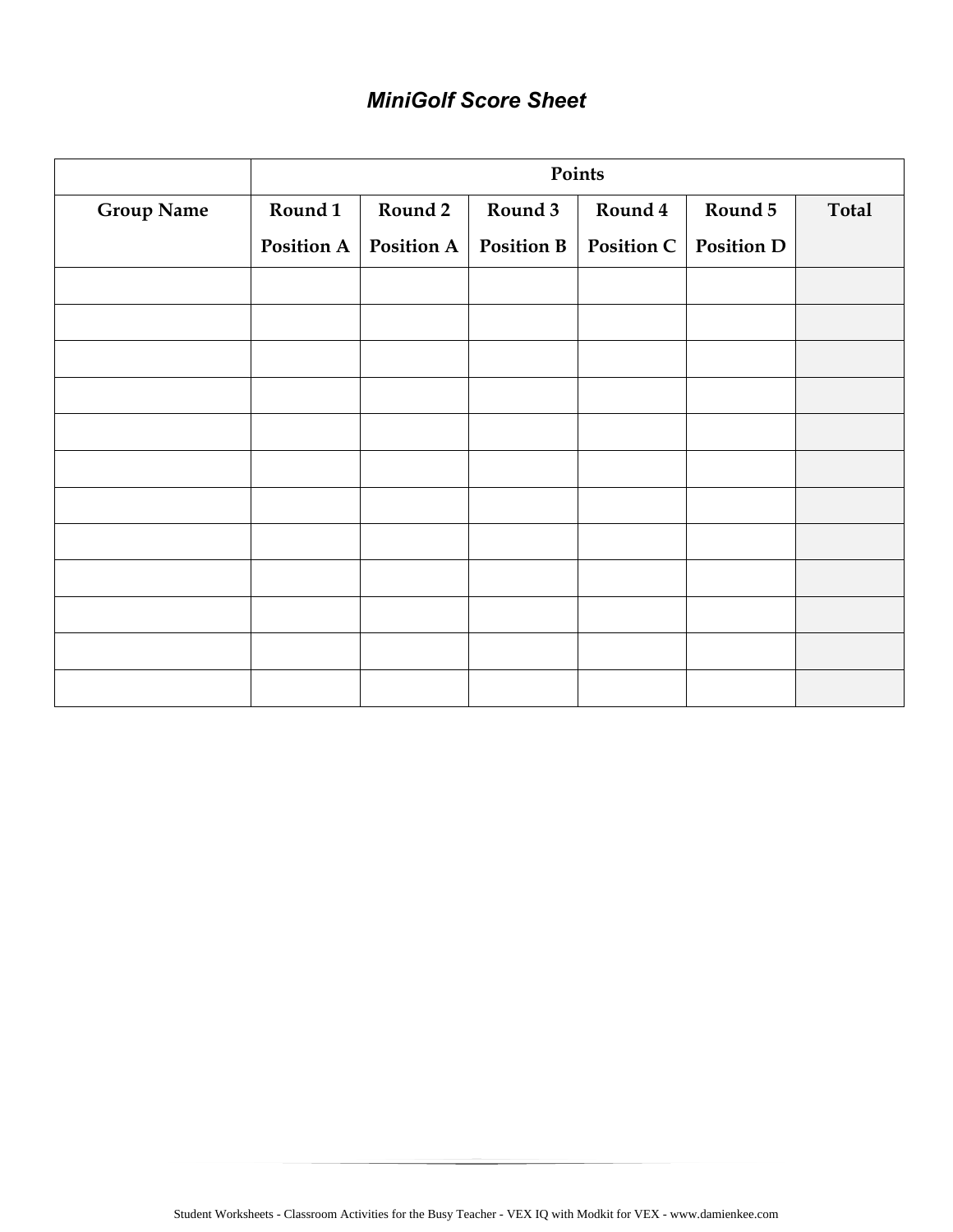# *Dancing Robots*

Group Name\_\_\_\_\_\_\_\_\_\_\_\_\_\_\_\_\_\_\_\_\_\_ Group Members\_\_\_\_\_\_\_\_\_\_\_\_\_\_\_\_\_\_\_\_\_\_\_\_\_

| Artist: |      | <b>Song Name:</b>                                     |                         |
|---------|------|-------------------------------------------------------|-------------------------|
| Section | Time | $\label{eq:description} \vspace{-0.05cm} Description$ | Intended robot movement |
|         |      |                                                       |                         |
|         |      |                                                       |                         |
|         |      |                                                       |                         |
|         |      |                                                       |                         |
|         |      |                                                       |                         |
|         |      |                                                       |                         |
|         |      |                                                       |                         |
|         |      |                                                       |                         |
|         |      |                                                       |                         |
|         |      |                                                       |                         |
|         |      |                                                       |                         |
|         |      |                                                       |                         |
|         |      |                                                       |                         |
|         |      |                                                       |                         |
|         |      |                                                       |                         |
|         |      |                                                       |                         |
|         |      |                                                       |                         |
|         |      |                                                       |                         |
|         |      |                                                       |                         |
|         |      |                                                       |                         |
|         |      |                                                       |                         |
|         |      |                                                       |                         |
|         |      |                                                       |                         |
|         |      |                                                       |                         |
|         |      |                                                       |                         |